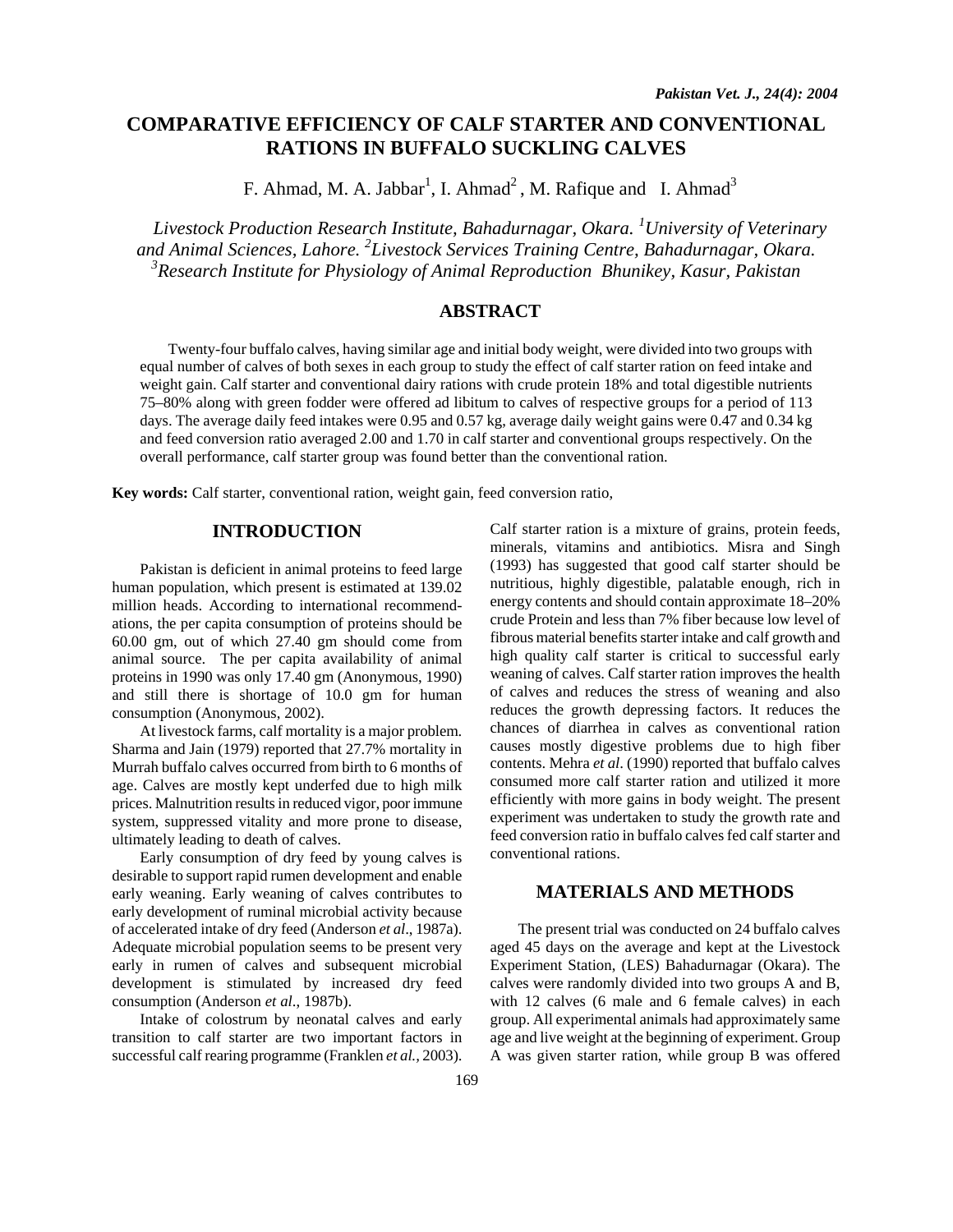conventional dairy ration (the ration which was being fed to the animals of dairy farm at LES, Bahadurnagar) *ad libitum.* Composition of both rations is given in Table 1.

All the calves of both groups took milk by nipple feeding twice a day up to three months of age as routine practices at dairy farm. Green fodder and fresh water were also provided round the clock. The measured quantities of calf starter ration and conventional ration were offered in the morning and the left over was weighed next day to determine the feed intake. Deworming and vaccination against Foot and Mouth disease and Hemorrhagic Septicemia were done to all the animals in the beginning of trial.

**Table 1: Composition (%) of calf starter and conventional rations** 

| <b>Ingredients</b> | <b>Calf starter</b> |    | <b>Conventional</b><br>ration |  |
|--------------------|---------------------|----|-------------------------------|--|
| Maize              | 40                  |    |                               |  |
| Cotton seed meal   | 28                  |    |                               |  |
| Wheat bran         | 10                  | 13 |                               |  |
| Rice polishing     |                     |    | 10                            |  |
| Maize gluten 20%   |                     |    | 20                            |  |
| Maize gluten 30%   | 10                  |    | 20                            |  |
| Sunflower meal     |                     |    | 15                            |  |
| Molasses           | 10                  |    | 20                            |  |
| Mineral mixture    | 2                   |    | 2                             |  |
| Total              | 100                 |    | 100                           |  |
| Dry matter (%)     | 88.10               |    | 85.30                         |  |
| Crude protein (%)  | 18.01               |    | 18.00                         |  |
| Total digestible   | 76.50               |    | 75.00                         |  |
| nutrient (%)       |                     |    |                               |  |
| Crude fiber (%)    | 5.75                |    | 11.72                         |  |

One-week adjustment period was given to the animals of both the groups to make the animal habitual to new feeding regimes. Body weights of animals of both the groups were recorded in the beginning of trial and then at fortnightly interval till the completion of the trial, which lasted for 113 days. The growth rate of animals was computed by the differences of these two recorded body weights. Similarly, feed conversion ratio (FCR) for claves of the two groups and economics of both rations were also worked out. The chemical analysis of both the ration was done by the method of (Anonymous, 1980) and statistical analysis was done by using T Test (Steel and Torrie, 1981).

### **Feed intake**

The average daily ration intake in calves of both groups A and B was 0.95 and 0.57 kg respectively (Table 2). Analysis of variance revealed that difference between two groups was statistically non-significant. However, the results obtained by Quigley *et al*. (2000) are not in accordance with this study who reported 0.378 kg average daily intake when Holstein bull calves were fed on calf replacer containing non-spray dried hydrolyzed red blood cells (SDHRBC) along with calf starter for 28 days only. This may be due to different feeding regime and breed or climatic differences.

#### **Weight gain**

The average daily weight gain in calves of groups A and B was 0.47 and 0.34 kg, respectively (Table 2). Analysis of variance revealed that weight gain of the calves of group A was significantly higher than that of group B. Thorat and Nagpaul (1982) observed similar daily weight gain (0.404 kg) in Murrah buffalo calves when calf starter was given *ad libitum* along with conventional whole milk. Dry matter intake of calf starter ration seemed adequate for expected intake (Roy, 1980). Fiems *et al.* (1989) also observed similar values (0.40 kg) of growth rate in Belgian White Blue male calves fed on milk replacer and calf starter ration. However, the results obtained by Sekhon *et al*. (1984) are not in accordance with this study. They observed 0.23 kg growth rate in buffalo calves fed on calf starter along with raw milk.

#### **Feed conversion ratio**

Feed conversion ratio in calves of group A and B was 2.00 and 1.70, respectively (Table 2). Analysis of variance revealed that FCR of the values of group A was significantly higher  $(P<0.05)$  than that of group B. The results of Wijayasinghe *et al*. (1984) are in accordance with this study. They obtained FCR value of 2.26 in Holstein calves fed on high fat milk replacer and calf starter ration. Similarly, Tahir and Iqbal (1992) reported same FCR values (2.17) in buffalo calves fed on milk @ 10% of body weight and calf starter along with green fodder. However, the results of Quigley *et al*. (2000) showed higher FCR values (3.10) in Holstein calves than the results of the present study. This may be due to breed difference or climatic variation. In this study, calf starter had greater feed intake and weight gain than the calves fed on conventional ration.

#### **Economics**

Cost per kilogram of gain and total feed cost for the calves fed on calf starter were higher than the calves fed on conventional ration. But the net profit was almost the same in both groups. Cost of feed used to get one kg gain was Rs. 17/- and 10.20 and the cost of total feed used during the trial was Rs. 909.50 and 388/-in groups A and B, respectively. Income of the animals in terms of weight gain, calculated on their book values (@ Rs. 35/- per kg live weight basis), was Rs. 1872.50 and 1330/- for groups A and B, respectively, and net profit was almost same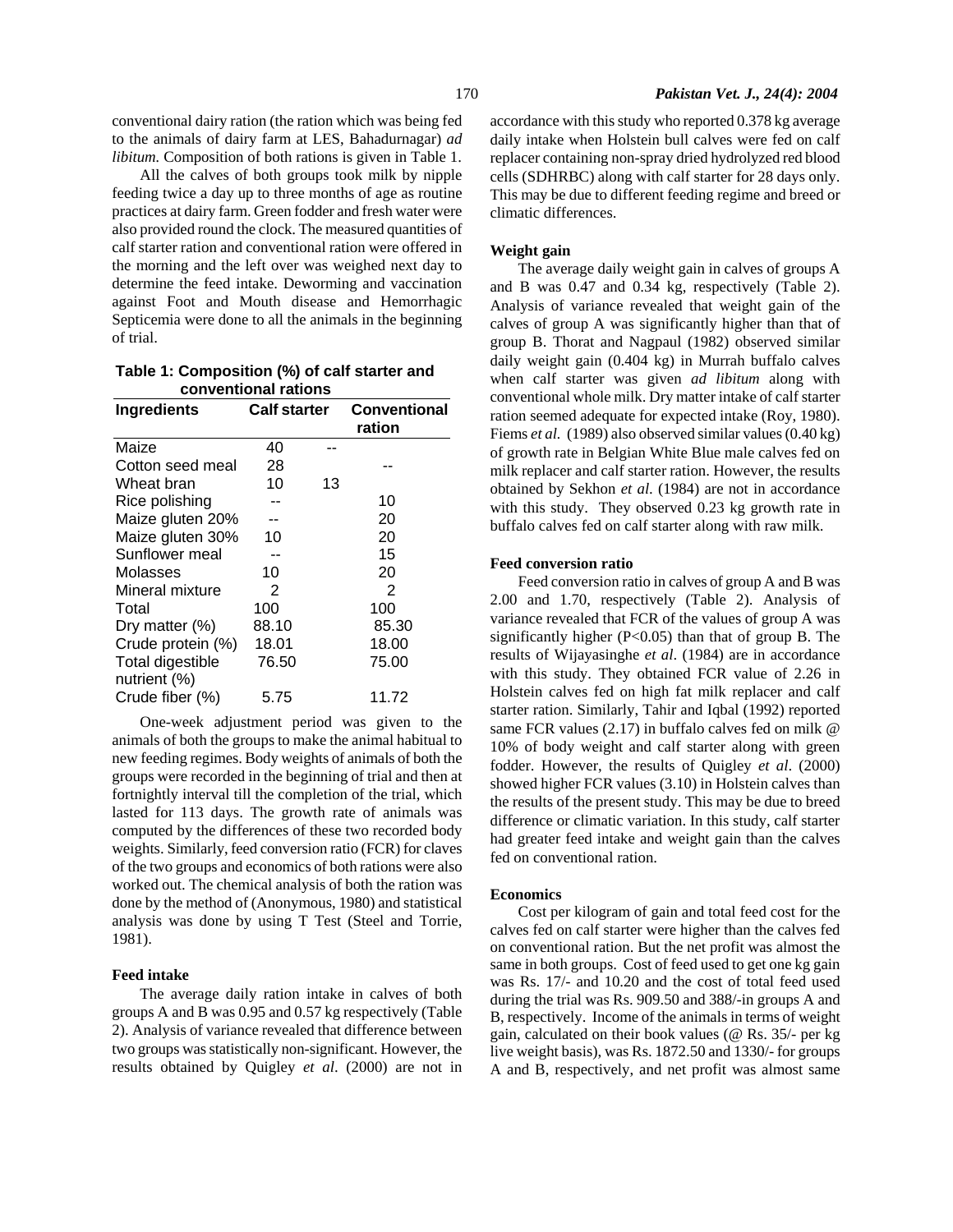| Table 2: Comparative performance of experimental rations |  |  |  |  |  |  |  |
|----------------------------------------------------------|--|--|--|--|--|--|--|
|----------------------------------------------------------|--|--|--|--|--|--|--|

| <b>Parameters</b>                                     | <b>Group A</b> | <b>Group B</b> |
|-------------------------------------------------------|----------------|----------------|
| Average age of calves (days)                          | 45             | 45             |
| Initial body weight (kg)                              | 48.50          | 46.0           |
| Final body weight (kg)                                | 102            | 84             |
| Total weight gain (kg)                                | 53.50          | 38.0           |
| Average daily weight gain (kg)`                       | 0.47           | 0.34           |
| Average daily ration intake (kg)                      | 0.95           | 0.57           |
| Feed conversion ratio                                 | 2.00           | 1.70           |
| Cost of one kg ration (Rs.)                           | 8.50           | 6.00           |
| Cost of ration for gaining one kg live weight (Rs.)   | 17.00          | 10.20          |
| Cost of ration used during the feeding trial (Rs.)    | 909.50         | 388.50         |
| Income from the sale of animals $@$ 35/- per kg (Rs.) | 1872.50        | 1330.00        |
| Net profit (Rs.)                                      | 963.00         | 942.00         |

(Rs. 963/- and 942/-) in groups A and B, respectively. As calves fed on calf starter ration had greater gain and FCR values, they would grow faster, attain maturity earlier, become successful replacement of the future herd and would have more productive span in their life than the calf fed on conventional dairy ration.

#### **Conclusions**

In this study, significantly higher weight gain and FCR was recorded in calves fed on calf starter ration. Also, there was no evidence of diarrhea in calves kept on calf starter compared with the other group. So on the basis of results of this present study, calf starter ration was found better in terms of weight gain and FCR. Thus, it may be used to feed the calves up to 6 months of age to enhance the growth and to reduce the weaning stress at weaning time. However, different levels of crude protein and difference sources of cereal grains in the calf starter ration are needed to be studied in further experiments.

## **REFERENCES**

- Anderson, K. L., T.G. Nagaraja and T.L. Morrill, 1987a. Ruminal metabolic development in calves weaned conventionally or early. J. Dairy Sci., 70: 1000.
- Anderson, K. L., T.G. Nagaraja, T.L. Morrill, T.B. Avery, S.J. Galitizer and J.E. Boyer, 1987b. Ruminal microbial development in conventionally or early weaned calves. J. Anim. Sci., 64: 1215.
- Anonymous, 1980. Official Method of Analysis. 13<sup>th</sup> Ed. Association of Official Agricultural Chemists, Washington DC, USA.
- Anonymous, 1990. Economic Survey Report, Economic Advisory Wing, Finance Division, Government of

Pakistan, Islamabad.

- Anonymous, 2002. Economic Survey Report, Economic Advisory Wing, Finance Division, Government of Pakistan, Islamabad.
- Fiems, L.O., E.Vanopdenbosch, C.V. Boncque, Y. Vanoillie and B.G. Cottyn, 1989. Effect of purified immunoglubins or pooled colostrum on performance of rearing calves. Anim. Feed Sci. Technol., 26: 347- 356.
- Franklen S.T., D.M. Amoral-phillips, J.A. Jackson and A.A. Cambell, 2003. Health and performance of Holstein calves that suckled or were hand fed colostrum and were fed one of three physical forms of starter. J. Dairy Sci., 86: 2145-2153.
- Mehra, U.R., K. C. Tripathi, K. Nath and S.K. Ranjhan, 1990. Effect of limited milk intake on growth rate and ruminal development of newly born buffalo calves. Nutr. Abst. Rev., 49: 1380.
- Misra, A.K. and D. Singh, 1993. Rearing of calf. A scientific approach. Indian Dairyman, 64: 526-529.
- Quigley, J.D., C.A. Jaynes, M.L. Miller, E. Schanus, H. Chester-Jones, G.D. Marx and D.M. Allen, 2000. Effects of hydrolyzed spray dried red blood cells in milk replacer on calf intake, body weight gain and efficiency. J. Dairy Sci., 83(4): 788-794.
- Roy, J.H.B., 1980. The Calf, 4th Ed. Butterworths, Boston, USA.
- Sekhon, B.S., R.S. Gill and M.S. Bhuller, 1984. Effect of quality of milk on the mortality and growth rate of weaned buffalo calves. Indian J. Dairy Sci., 37(4): 373-377.
- Sharma, K.N.S. and D.K. Jain, 1979. Dairy Handbook Karnal, India, P. 256.